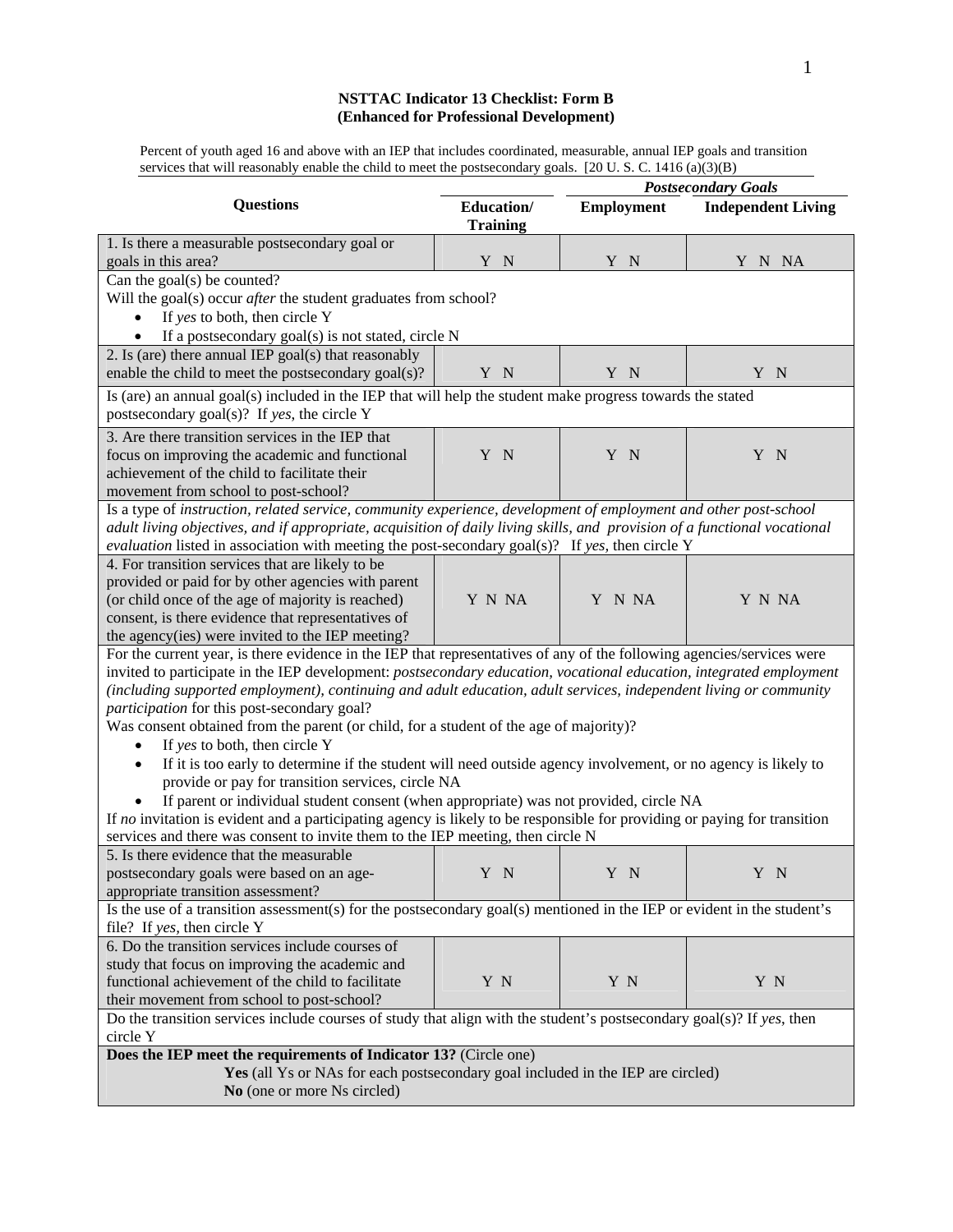## **Instructions for Completing NSTTAC Indicator 13 Checklist**

## **1. Is there a measurable postsecondary goal or goals in this area?**

- Find the transition component of the IEP
- Find the postsecondary goal(s) for this student
- If there are measurable postsecondary goals that address (a) *Education* or *Training*, (b) *Employment*, and as needed (c) *Independent Living*, circle Y in each column for #1
- If there is a postsecondary goal that addresses *Education* or *Training* after high school, but it is not measurable, circle N in that column for #1
- If there is not a postsecondary goal that addresses *Education* or *Training*, circle N in that column for #1
- If there is a postsecondary goal that addresses *Employment* after high school, but it is not measurable, circle N in that column for #1
- If there is not a postsecondary goal that addresses *Employment* after high school, circle N
- If there is a postsecondary goal that addresses *Independent Living* after high school, but it is not measurable, circle N in that column for #1
- If there is not a postsecondary goal that addresses *Independent Living* after high school, circle NA for that column for #1
- If there is one measurable postsecondary goal that addresses *Education* or *Training*, *Employment*, and (if applicable) *Independent Living* after high school, circle Y in each column for #1
- If there is one postsecondary goal that addresses *Education* or *Training*, *Employment*, and (if applicable) *Independent Living* after high school, but it is not measurable, circle N for each column for #1

# **2. Is (are) there annual IEP goal(s) that will reasonably enable the child to meet the postsecondary goal(s)?**

- Find the annual goals, or, for students working toward alternative achievement standards, or states in which short-term objectives are included in the IEP, short-term objectives on the IEP
- For each of the postsecondary goal areas circled Y in question #1, if there is an annual goal or short-term objective included in the IEP that will help the student make progress towards the stated postsecondary goal, circle Y in that column for #2
- For each of the postsecondary goal areas circled Y in question #1, if there is **no** annual goal or short-term objective included in the IEP that will help the student make progress towards the stated postsecondary goal, circle N in that column for #2
- If a postsecondary goal area was addressed in #1, but was not measurable, and an annual goal is included in the IEP that will help the student make progress toward the stated postsecondary goal, circle Y in that column for #2

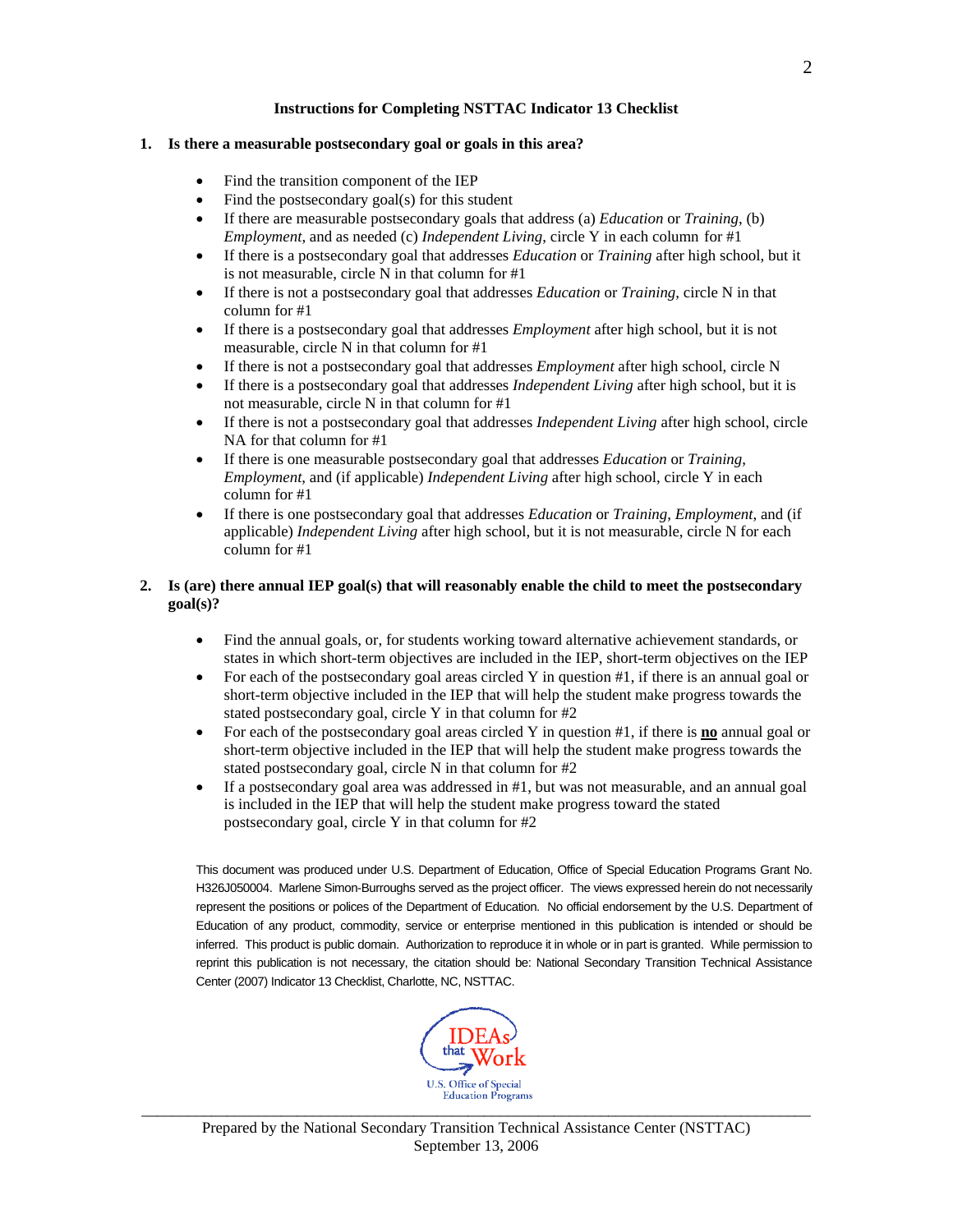• If a postsecondary goal area was addressed in #1, but was not measurable, and there is **no** annual goal included the IEP that will help the student make progress toward the stated postsecondary goal, circle N in that column for #2

## **3. Are there transition services in the IEP that focus on improving the academic and functional achievement of the child to facilitate their movement from school to post-school?**

- Find where transition services/activities are listed on the IEP
- For each of the postsecondary goal areas circled Y in question  $#1$ , if there is (a) instruction, (b) related service(s), (c) community experience(s), (d) development of employment and other post-school adult living objective*,* (e) if appropriate, acquisition of daily living skill(s), or (f) if appropriate, provision of a functional vocational evaluation listed in association with meeting the postsecondary goal, circle Y in that column for #3
- For each of the postsecondary goal areas circled Y in question #1, if there is **no** type of instruction, related service, community experience, development of employment and other post-school adult living objective*,* acquisition of a daily living skill, or functional vocational evaluation listed in association with meeting the postsecondary goal, circle N in the corresponding column for #3
- If a postsecondary goal area was addressed in item #1, but was not measurable and there is a type of transition services listed in association with meeting that postsecondary goal, circle Y in the corresponding column for #3
- If a postsecondary goal area was addressed in item #1, but was not measurable and there is **no** type of transition service listed in association with meeting that postsecondary goal, circle N in the corresponding column for #3
- **4. For transition services that are likely to be provided or paid for by other agencies with parent or child (once of the age of majority is reached) consent, is there evidence that representatives of the agency(ies) were invited to the IEP meeting?** 
	- Find where persons responsible and/or agencies are listed on the IEP
	- Are there transition services listed on the IEP that need to be provided or paid for by an outside agency? If yes, continue with next guiding question. If no, circle NA in all columns for #4
	- For each of the postsecondary goal areas circled Y in question #1, if **it is too early** to determine if this student will need outside agency involvement, circle NA in the corresponding column in #4
	- If parent (or child, when a student has reached the age of majority) consent were obtained to invite outside agency(ies), continue with the next guiding question. If no, circle NA in all columns for #4
	- For each of the postsecondary goal areas circled Y in question  $#1$ , that requires an outside agency to provide or pay for transition services, is there evidence in the IEP that any of the following were invited to the IEP meeting to discuss transition, *or otherwise involved in the discussion of transition services*: postsecondary education, vocational education, integrated

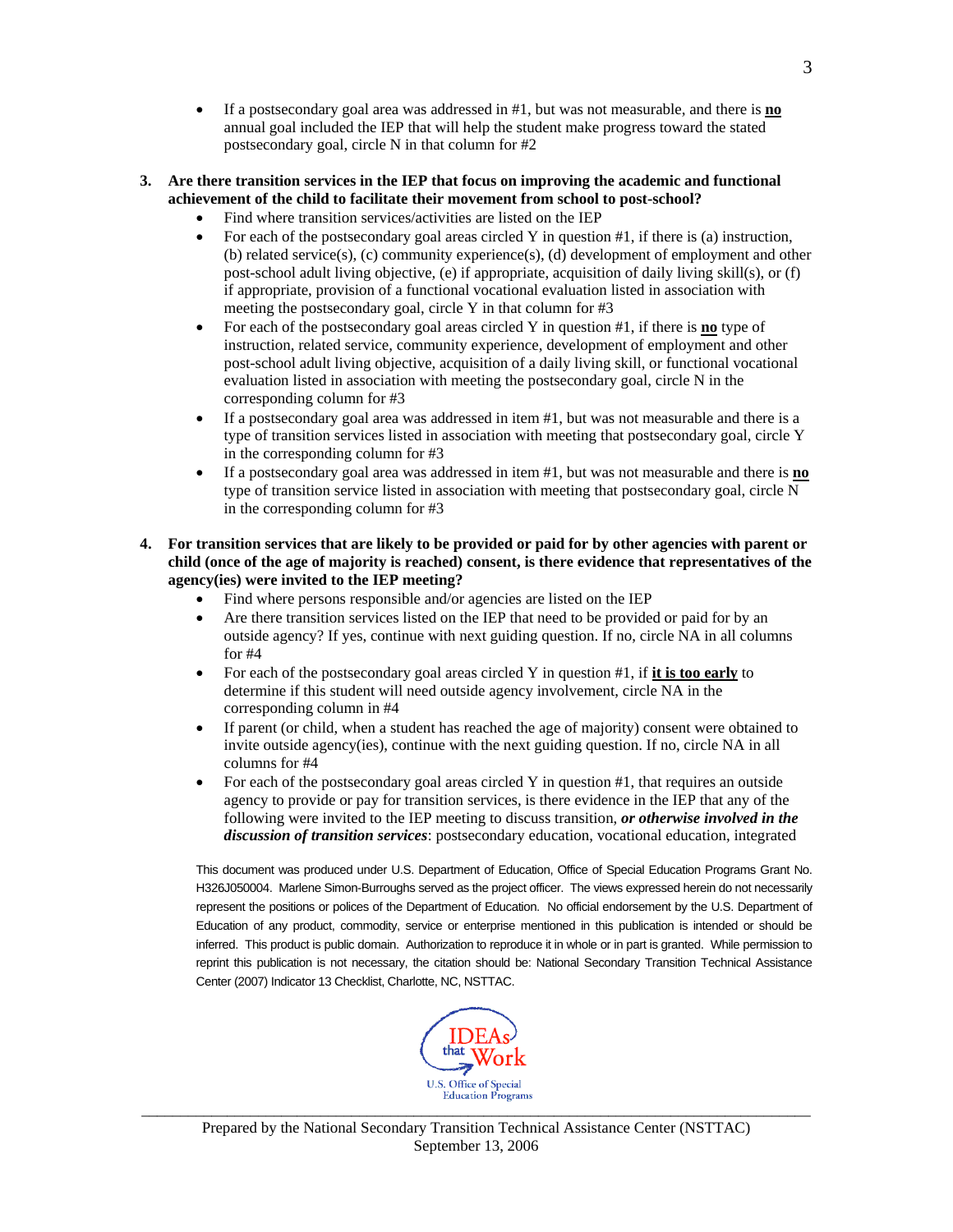employment (including supported employment), continuing and adult education, adult services, independent living or community participation for this postsecondary goal? If yes, circle Y in the corresponding column for #4.

- For each of the postsecondary goal areas circled Y in question #1, that requires an outside agency to provide or pay for transition services, **but no** evidence in the IEP that any of the following were invited to the IEP meeting to discuss transition, *or otherwise involved in the discussion of transition services*: postsecondary education, vocational education, integrated employment (including supported employment), continuing and adult education, adult services, independent living or community participation for this postsecondary goal, circle N in the corresponding column for #4
- If a postsecondary goal area was addressed in item #1, but was not measurable and there is evidence that parent/child consented agency(ies) were invited to the IEP meeting to discuss transition, circle Y for the corresponding column in #4
- If a postsecondary goal area was addressed in item #1, but was not measurable and there is **no** evidence that parent/child consented agency(ies) were invited to the IEP meeting to discuss transition, circle N for that item

### **5. Is there evidence that the measurable postsecondary goals were based on an age-appropriate transition assessment?**

- Find where information relates to assessment and the transition component on the IEP (either in the IEP or the student's file)
- For each of the postsecondary goal areas circled Y in question  $\#1$ , if there is age-appropriate transition assessment information, from one or more sources, provided on the student's needs, taking into account strengths, preferences, and interests regarding this postsecondary goal, circle Y the corresponding column for item #5
- For each of the postsecondary goal areas circled Y in question #1, if there is **no** ageappropriate transition assessment information provided on the student's needs, taking into account strengths, preferences, and interests regarding this postsecondary goal, circle N in the corresponding column for #5
- If a postsecondary goal area was addressed in item  $\#1$ , but was not measurable and if there is age-appropriate transition assessment information, from one or more sources, provided on the student's needs, taking into account strengths, preferences, and interests regarding this postsecondary goal, circle Y the corresponding column for item #5
- If a postsecondary goal area was addressed in item #1, but was not measurable and if there is **not** age-appropriate transition assessment information provided on the student's needs, taking into account strengths, preferences, and interests regarding this postsecondary goal, circle N the corresponding column for item #5

### **6. Do the transition services include courses of study that focus on improving the academic and functional achievement of the child to facilitate their movement from school to post-school?**